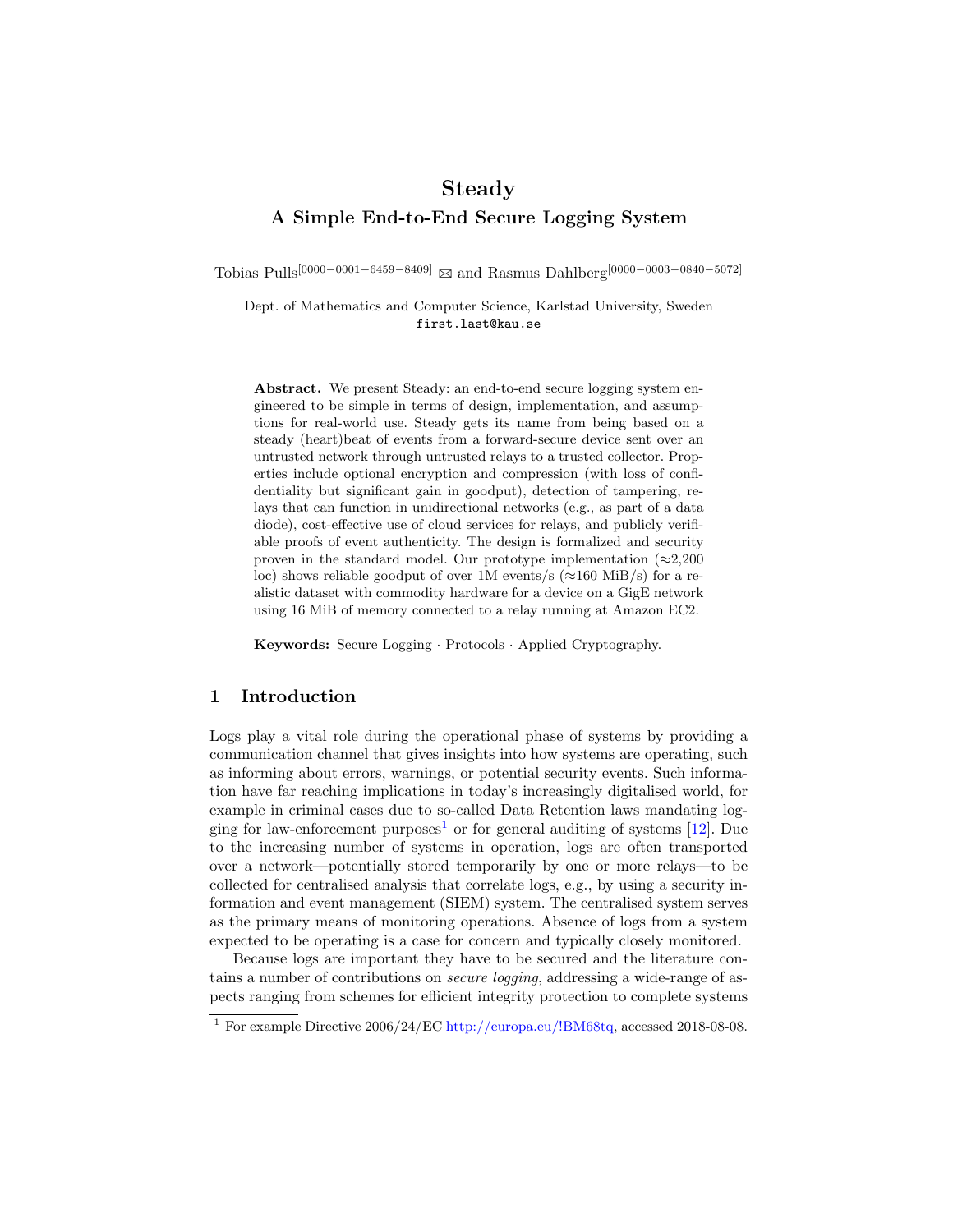that typically considers log confidentiality in addition to integrity protection. Secure logging schemes that do not provide confidentiality typically have to be combined at least with some form of transport security (e.g., TLS) to provide comparable security properties to secure logging systems. Further, some secure logging systems that encrypt logs still need other properties from transport security protocols for real-world use, such as replay protection or communication partner authenticity.

In this paper, we present a secure logging system based on several observations made earlier. First, our system is named Steady because it relies on a steady (heart)beat of new log events from the generating system for some of its security properties. As mentioned before, monitoring uptime of critical systems is already common. Second, Steady supports untrusted relays for intermediate storage during log transport. This opens up for using public cloud services as relays. Further, for real-world deployment Steady does not rely on any other transport security protocol like TLS for its security properties. Finally, Steady supports efficient publicly verifiable proofs of event authenticity to support usecases where third-parties need to verify the authenticity of logged events.

Our contributions are:

- The design of a simple secure logging system named Steady that supports untrusted relays and that bases part of its security on the time between blocks of events (Section [2\)](#page-1-0). The system can be used with a data diode in high security settings and is well suited for outsourcing to cloud providers.
- A formal definition of Steady with proofs of security in the standard model for event secrecy, event integrity, delayed event deletion-detection, and unforgeable proofs of event authenticity (Sections [3](#page-5-0)[-4\)](#page-9-0). The security reduces to standard properties of the primitives for hashing, signing, and encrypting.
- A prototype implementation in C and Go instantiated using primitives from libsodium for a 128-bit security level together with a performance evaluation focused on event generation for different relay locations (Section [5\)](#page-12-0). Our evaluation shows reliable goodput of over 1M events/s ( $\approx$ 160 MiB/s) for a realistic dataset with commodity hardware for a device on a GigE network using 16 MiB of memory connected to a relay running at Amazon EC2.

Besides the sections referenced above, related work is presented in Section [6](#page-13-0) and Section [7](#page-14-0) concludes this paper. Appendix [A](#page-15-1) contains a full version of our verification algorithm and Appendix [B](#page-16-0) and extension for private proofs.

# <span id="page-1-0"></span>2 Overview of Steady

Figure [1](#page-2-0) shows our setting with three different types of systems:

Device a forward-secure system that generates events as part of a log.

- Relay an untrusted system that stores events temporarily. A relay has finite storage, so events must be dropped due to space constraints.
- Collector a trusted system that collects and verifies events. We assume that a collector has sufficient space and processing power available.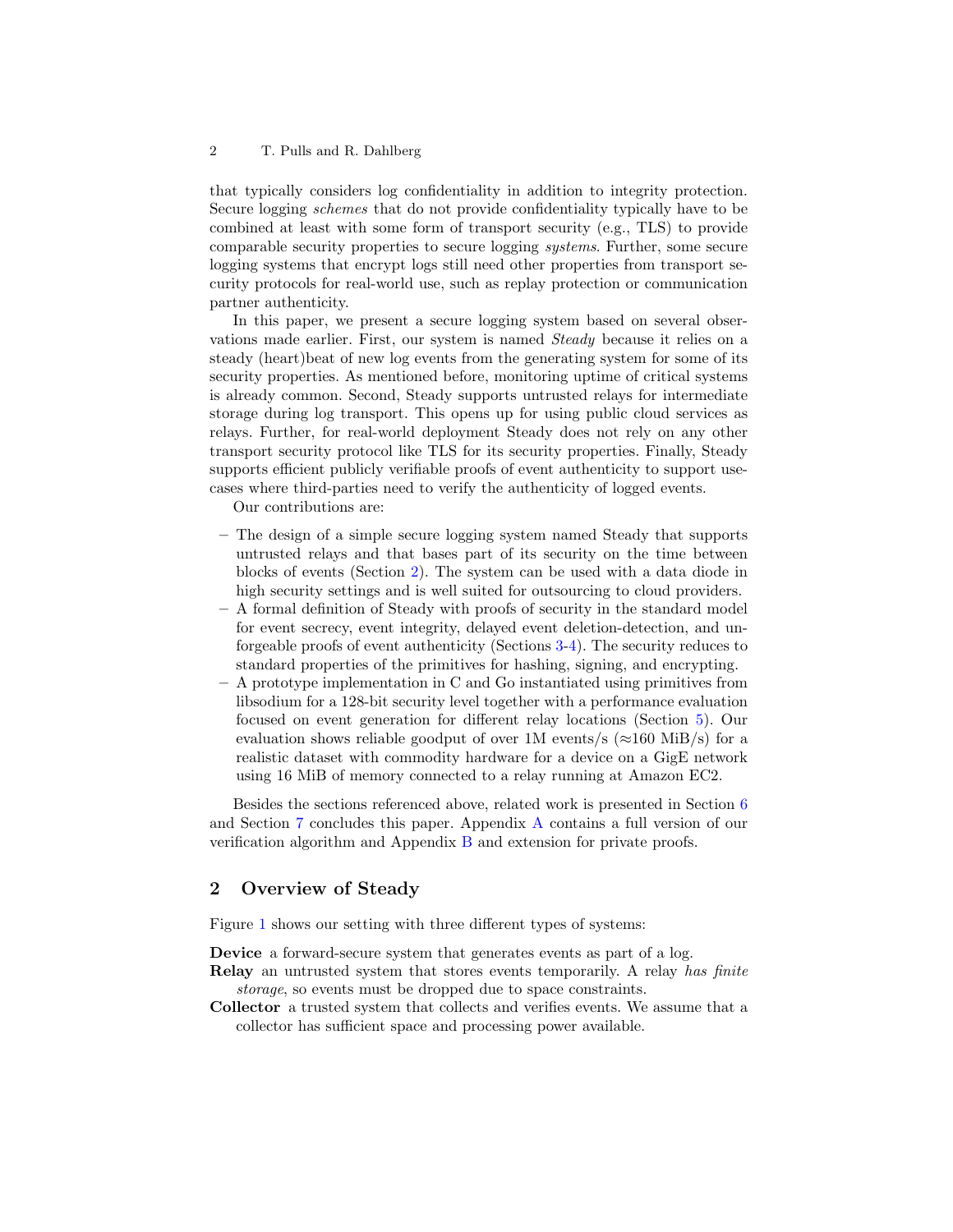<span id="page-2-0"></span>

Fig. 1: The setting of Steady with device, relay, and collector systems.

Without loss of generality we consider a single relay but stress that Steady supports multiple relays by cascading writes (as shown later).

#### 2.1 Threat Model

Our ultimate goal is end-to-end security from device to collector while considering all relays and the network as active adversaries during logging. The collector is assumed to be trusted. Further, we consider the device forward secure: it is initially trusted from setup up until a point in time  $t$  when an adversary compromises the device. We only aim to secure events generated a delta  $\delta$  time prior to compromise: this is because we base some security properties of Steady on heartbeats of new blocks from the device. For example, if  $t = 120$  seconds since setup and  $\delta = 10$  seconds, then events generated before  $t - \delta = 110$  seconds after setup are fully protected. We stress that  $\delta$  is user-configurable and a practical trade-off (discussed later in Section [4\)](#page-9-0) that enables us to make Steady simple.

## 2.2 Properties and Requirements

Informally, events should not be possible to tamper with and optionally also confidential (encrypted). It should be possible to buffer events at the device and op-tionally compress them, despite leaking information<sup>[2](#page-2-1)</sup>. Compression and encryption are optional because in some settings encryption may not be needed—e.g., if traffic is wrapped in some other secure transport protocol—and compression typically gives a significant throughput improvement. Regardless of encryption or compression, it should be possible to produce an independent proof of each event that be used to convince a third party of the authenticity of the event.

Beyond being untrusted, relays should be able to have fixed storage for sake of operational concerns (e.g., to fit all relayed data in memory) and to be able to optimally use Cloud Service Providers like Amazon EC2. After setup we want no direct communication between device and collector: this ensures that a relay can be part of a unidirectional network for high-security (air-gapped) settings.

#### 2.3 Setup and Policy Creation

Figure [2](#page-3-0) shows the setup of Steady. It starts with the collector generating a public key (pub) that is sent to the device together with a timeout value and

<span id="page-2-1"></span><sup>&</sup>lt;sup>2</sup> Compression breaks semantic security and depending on setting completely neglects any encryption [\[8\]](#page-15-2), as shown, e.g, in the CRIME and BREACH attacks.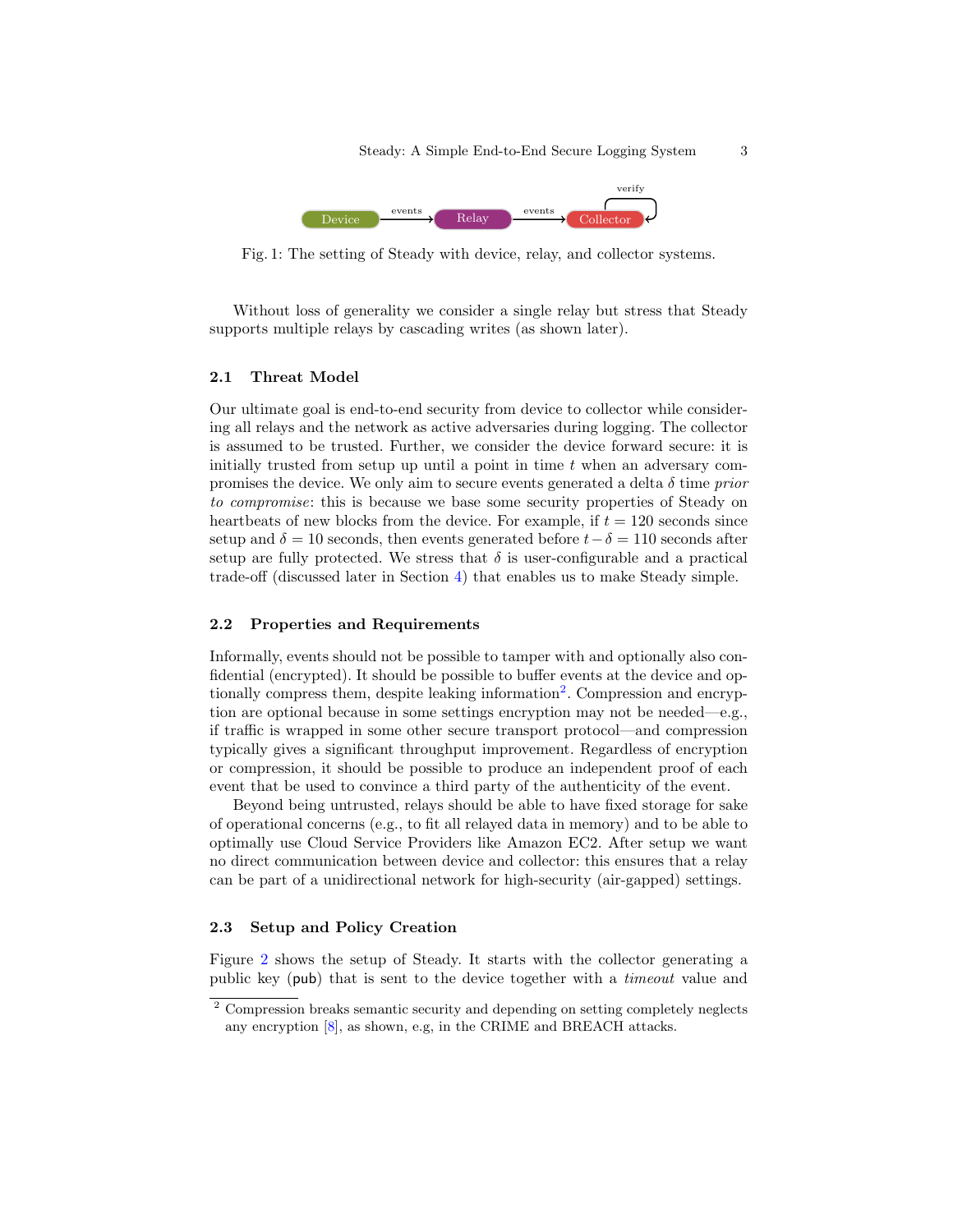the minimum storage space for its relay. The timeout specified the maximum amount of time between events from the device, described further later. The device commits to the parameters by creating a signed policy with a key-pair that has been verified to belong to the device out of band. A policy is valid for the lifetime of logging. The policy is propagated to the untrusted relay. The relay verifies that the storage parameter in the policy is acceptable and that the signature is valid. Finally, the collector polls the relay for the policy and verifies it. Each entity has its respective state (defined later), where notably the private and signing keys are only known to the respective entities that generated them.

<span id="page-3-0"></span>

Fig. 2: The setup of Steady resulting in a signed policy of parameters.

## <span id="page-3-2"></span>2.4 Device Logging and Creating Blocks

The device generates a block of events periodically, at least when the timeout triggers. Blocks are given an incremental index by the device together with other metadata such as a timestamp, a signature, and the root of a Merkle tree over all events [\[11\]](#page-15-3). A more precise definition is given later. Events are kept in a queue as shown in Figure [3](#page-3-1) before being included in a block. Several events in the same block makes compression more efficient and amortises costs related to cryptographic operations during block generation and network transport.

<span id="page-3-1"></span>

Fig. 3: The device's event and block generation flow.

Note that if a device has to drop events, e.g., due to memory constraints, then they should be dropped from the queue and not from potentially buffered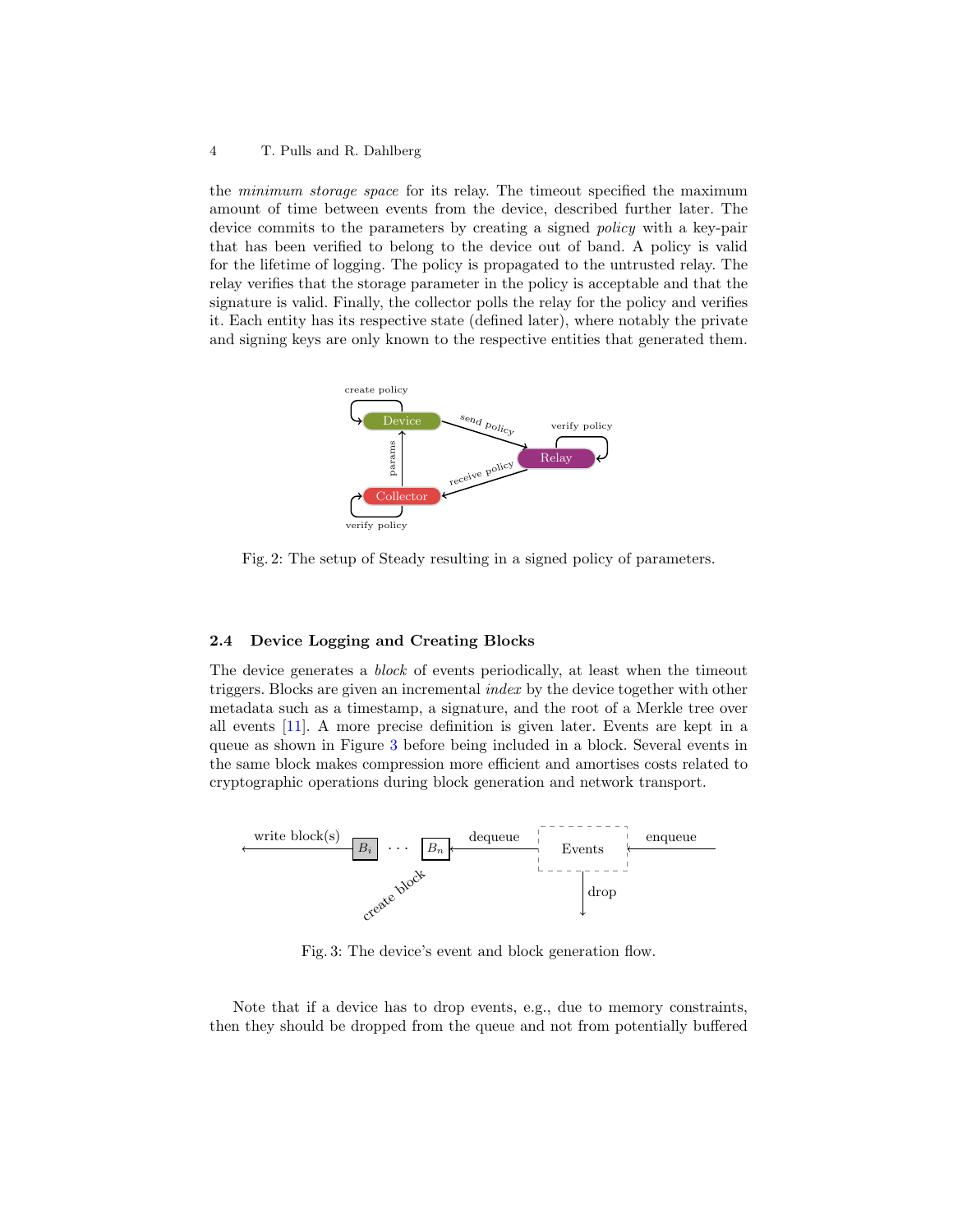blocks not yet written to the relay. While it is possible for the device to recreate blocks not yet written to the relay, it is relatively costly to do so. Any metadata to report to the collector about dropped events can be sent as part of an event.

## 2.5 Writing to and Reading From a Relay

When a device *writes* one or more blocks to the relay, the relay first sorts the blocks based on index, and then processes one block at the time as shown in Figure [4.](#page-4-0) The relay verifies the signature on the block and only accepts if the block has been signed with the same key as the policy. Then it ensures that the block is the next (in terms of index) block based on the previous block and if so makes space for the block before accepting (storing) it. To keep at most the minimum storage space in the policy, the relay stores a (FIFO) queue of blocks.

<span id="page-4-0"></span>

Fig. 4: The relay's event write flow.

A read from the relay is done based on a supplied block index by traversing the queue and sending each block with an equal or greater index. Because a relay is defined as a FIFO queue with read and write operations, multiple relays can be used where writes cascade and the collector reads from the last relay.

## 2.6 Collector Verification

The collector periodically polls for new blocks from the relay based on the latest read block index in its state. Because each block is signed we know that events within it cannot be tampered with, so verification focuses on ensuring we get the expected blocks. Figure [5](#page-5-1) shows the three possible correct cases when reading from a relay (with read index y): (a) no new blocks, (b) a sequence of new blocks directly following the last read block  $(x+1 = y)$ , or (c) a disconnected sequence.

Based on the above three cases we sketch a verification algorithm verify that verifies that we read the expected blocks from the relay:

Empty Valid if the time since the last block is less then the timeout.

- Connected sequence Valid if the timestamp of the most recent returned block is timely given the current time at the collector and the timeout.
- Disconnected sequence Same as the connected sequence case with the additional requirement that the size of all returned blocks is consistent with the minimum storage space in the policy.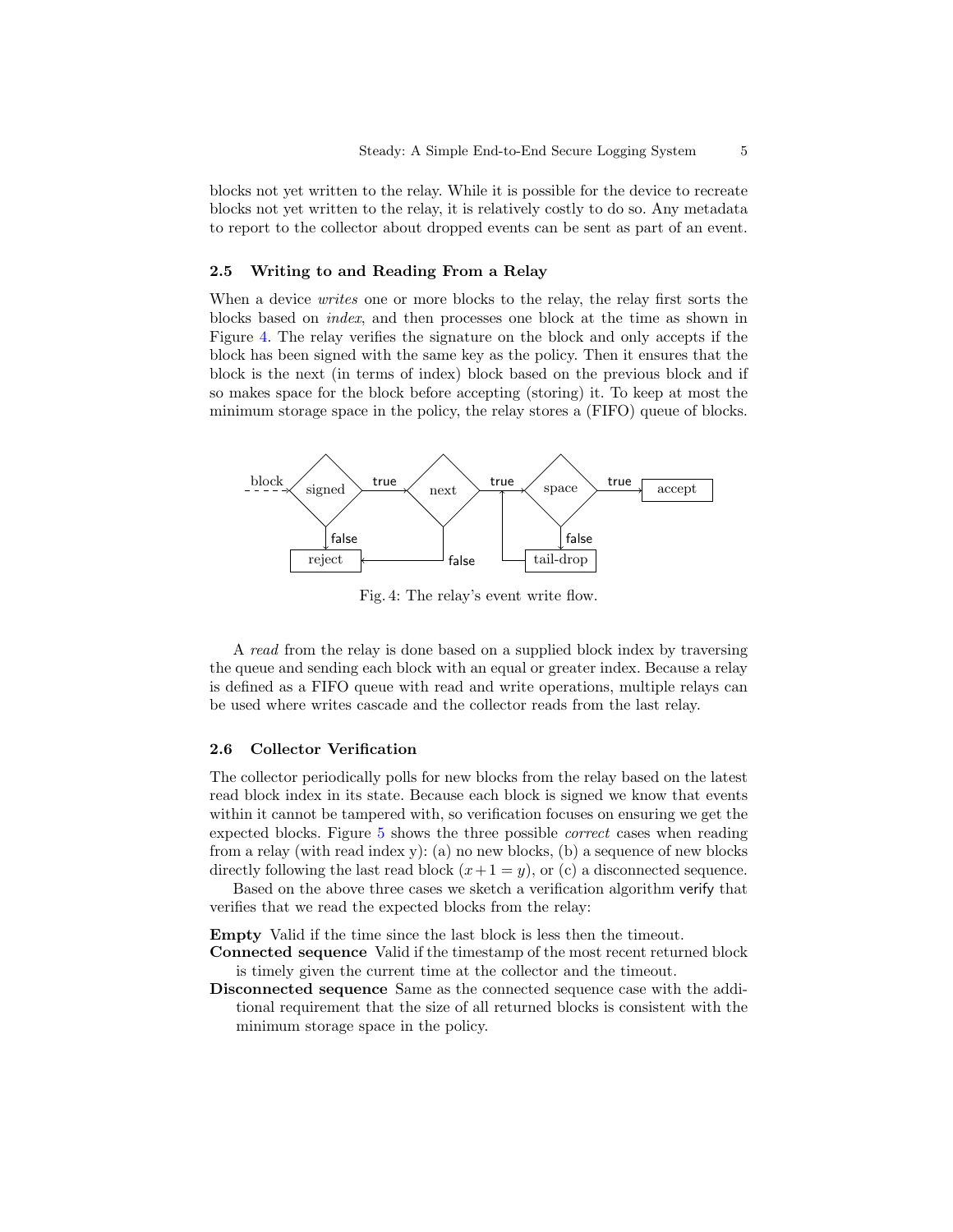

Fig. 5: The three possible correct cases when reading blocks.

The formally defined algorithm is in Appendix [A.](#page-15-1)

## 2.7 Proof Generation and Verification for Event Authenticity

As mentioned in Section [2.4,](#page-3-2) each block is signed by the device and contains the root of a Merkle tree over all events in the block. A proof of event authenticity is simply a Merkle audit path to an event in question and metadata from the block to verify the signed root from the device. Verifying the proof involves verifying the signature and comparing the computed Merkle root from the audit path to the one signed by the device.

# <span id="page-5-0"></span>3 Formal Model of Steady

We formally model Steady, starting with core definitions and the logging scheme in Section [3.1](#page-5-2) followed by properties in Section [3.2.](#page-7-0)

#### <span id="page-5-2"></span>3.1 Core Definitions and the Logging Scheme

We define a policy (Definition [1\)](#page-5-3), block (Definition [2\)](#page-5-4), and proof (Definition [3\)](#page-6-0).

**Definition 1 (Policy).** Given a public key pub, a signing key-pair (sk, vk), a timeout t, a minimum space s, the current time  $\tau$ , and a policy identifier k, a policy  $P$  is defined as:

<span id="page-5-3"></span>
$$
\{k, \mathsf{vk}, \mathsf{pub}, t, s, \tau, \sigma\}
$$

where  $\sigma$  is a signature using  $\operatorname{\sf sk}$  over all other values.

Nothing prevents the relay from storing more blocks than the minimum space s. The policy identifier k should be unique per device. The timeout  $t$ is the maximum period of time (inclusive) between blocks being created by the device. The current time  $\tau$  is included as relevant metadata and a reference for when the first block should be expected the latest (relative to  $t$ ).

<span id="page-5-4"></span>**Definition 2 (Block).** Given a policy identifier k, a signing key sk, a list of events  $e$  with the Merkle tree root  $r$ , an optionally compressed and then encrypted payload  $p \leftarrow e||V$ , a block index i, two boolean flags indicating encryption  $f_e$  and

<span id="page-5-1"></span>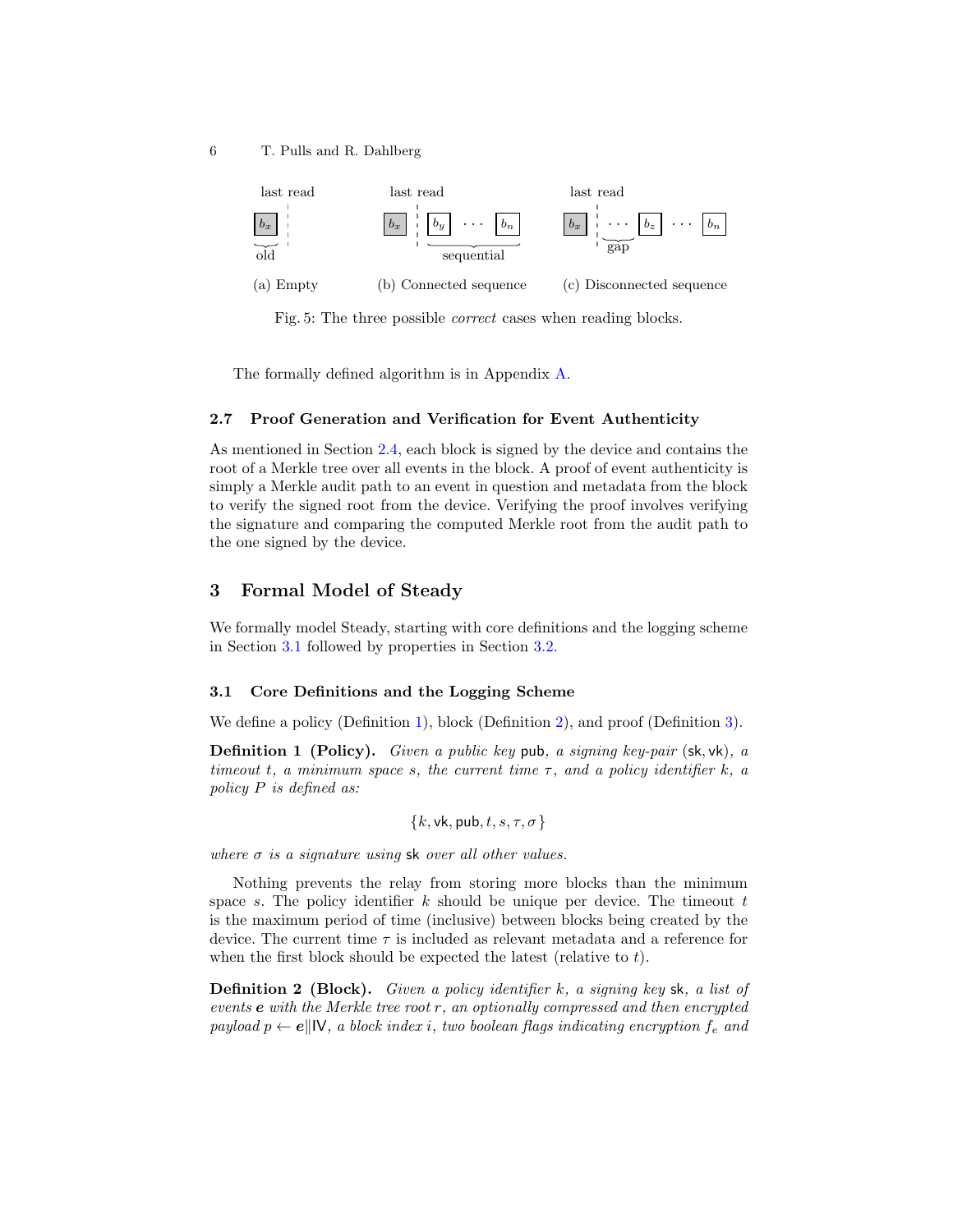compression  $f_c$ , the size of the previous block  $\ell_p$ , an initialization vector  $\mathsf{IV},$  and the current time  $\tau$ , a block B is defined as:

$$
\{i, \ell_c, \ell_p, \mathsf{H}_k(p), \phi \leftarrow \mathsf{H}_k(i||\ell_c||\ell_p||\mathsf{H}_k(p)||f_e||f_c), \iota \leftarrow \mathsf{H}_\mathsf{IV}(r), \tau, \sigma, p\}
$$

where  $\sigma \leftarrow \text{Sig}(\text{sk}, \phi || \psi \rangle)$  and  $\ell_c$  is the resulting size of the current block. We refer to  $\phi$  as the block header hash and  $\iota$  the root hash.

Note that  $H_k$  is a keyed hash function—where the key puts the hashes of different blocks belonging to different policies into different domains—and that the root hash is keyed with IV instead of  $k$  (to make proofs smaller, no need to share  $k$ ). We need the previous block size  $\ell_p$  in the verification algorithm, see Appendix [A.](#page-15-1) Based on a chosen or guessed  $e$ , an adversary can reconstruct the Merkle tree root r' and check if it matches  $r \in B$ . Since this would violate event secrecy (defined later), a block includes  $H(r\|N)$  instead of r itself. IV is part of the encrypted payload. Note that the signature does not directly cover  $p$ , and that the block sans the payload is constant size. This enables a block to be efficiently streamed, such that the verifier can verify the signature using only the block header and then know how large the remainder of the block should be (using  $\ell_c$ ). The hash of the payload (H(p)) in the header authenticates it once read. Finally, the structure ensures compact proofs of event authenticity that does not leak block metadata<sup>[3](#page-6-1)</sup>.

<span id="page-6-0"></span>Definition 3 (Proof of event authenticity). Given a block B and an event  $e \in B$ , a proof  $\Pi$  is defined as:

<span id="page-6-2"></span>
$$
\left\{ \mathsf{IV}, \phi, \tau, \sigma, \overrightarrow{h}^e \right\}
$$

where  $\sigma \in B$  and  $\vec{h}^e$  is a Merkle audit path to e that enables the computation of ι using IV, which in turn is signed by σ together with τ and φ.

Having defined a policy, block, and proof we can now define a Steady logging scheme (Definition [4\)](#page-6-2):

**Definition 4 (Steady scheme).** Given a security parameter  $\lambda$ , a time-skew security parameter  $\delta$ , an encryption key-pair (priv, pub), a signing key-pair (sk, vk), and a policy P, we define a collector state  $S_c$  as  $\{\delta, \text{priv}, P, i, \tau\}$ , a device state  $S_d$ as {pub, sk,  $P, i, \tau, \ell_p$ }, and a relay state  $S_r$  as {P, B}. Here i is the (expected) next block index,  $\tau$  the time of the most recent block,  $\ell_p$  the size of the previous block, and  $\beta$  a sequence of blocks; initially i is set to 0,  $\ell_p$  to 0,  $\beta$  to an empty sequence, and  $\tau$  to the creation time of P. A Steady scheme S is com $posed\ of\ seven\ algorithms$  {setup, block, read, write, verify, proofGen, proofVer } that are polynomial in space and time:

<span id="page-6-1"></span><sup>&</sup>lt;sup>3</sup> The block metadata *i*,  $\ell_c$ , and  $\ell_p$  are hashed together with the hash of the payload that is likely high entropy, unlike the metadata.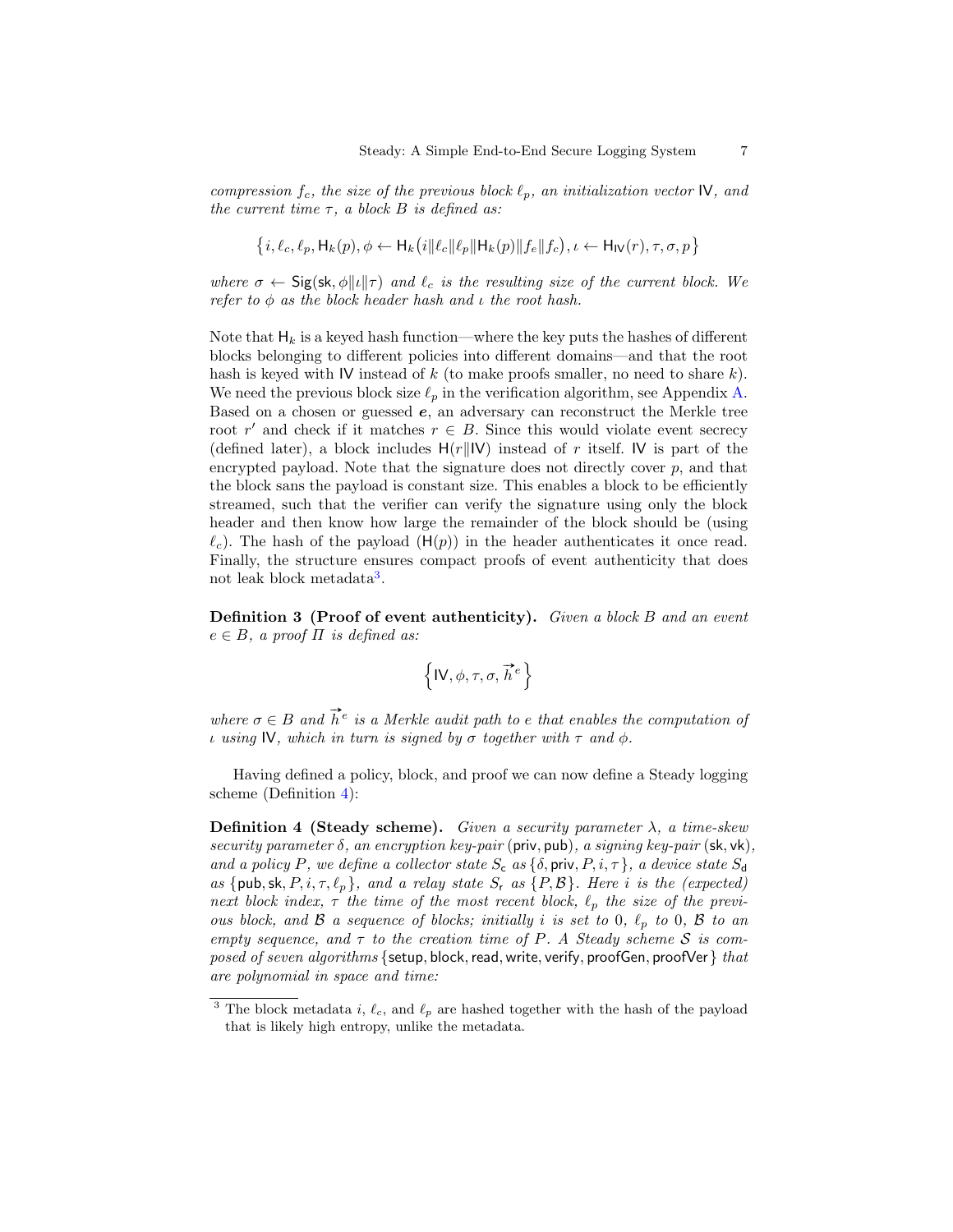- $S_{\rm c}, S_{\rm d}, S_{\rm r} \leftarrow$  setup $(\lambda, \delta, t, \tau, s)$ : given two security parameters  $\lambda$  and  $\delta$ , a timeout  $t \in \mathbb{N}$ , the current time  $\tau$ , and a space  $s \in \mathbb{N}$ , setup runs (priv, pub)  $\leftarrow$  KGen(1<sup> $\lambda$ </sup>) and (sk, vk)  $\leftarrow$  KGen(1<sup> $\lambda$ </sup>). Next, a policy P is generated from  $k \leftarrow s1^{\lambda}$ , pub, (sk, vk), t,  $\tau$ , and s. The output is the initial states  $S_c$ ,  $S_d$ ,  $S_r$ .
- $B, S'_{d} \leftarrow \text{block}(S_{d}, e, \tau, f_{e}, f_{c})$ : given a device state  $S_{d}$ , a list of events  $e$ , the current time  $\tau$ , an encryption flag  $f_e$ , and a compression flag  $f_c$ , block generates the next block B based on  $S_d$ ,  $\tau$ , and the flags. The output is B and a refreshed state  $S'_{\mathsf{d}}$  such that  $i' = i + 1$ ,  $\ell'_{p} = \ell_{c}$ , and  $\tau' = \tau$ .
- $\beta$   $\leftarrow$  read $(S_{\sf r},i)$ : given a relay state  $\{P,{\cal B}\}$   $\leftarrow$   $S_{\sf r}$  and a block index i, read outputs a sequence of blocks  $β \leftarrow {B_j | B_j ∈ B ∧ j ≥ i}.$
- $S'_r \leftarrow \text{write}(S_r, \beta)$ : given a relay state  $\{P, \mathcal{B}\} \leftarrow S_r$  and a connected sequence of blocks  $\beta$ , write outputs a refreshed state  $S'_r$  with  $\mathcal{B}' \subseteq \mathcal{B} \cup \beta$ .  $\mathcal{B}'$  should contain at least as many of the most recent blocks as implied by the minimum space parameter in P.
- $-\alpha, S'_c \leftarrow$  verify $(S_c, \mathcal{B}, \tau)$ : given a collector state  $S_c$ , a sequence of blocks  $\mathcal{B}$ , and the current time  $\tau$ , verify determines with respect to  $S_c$  and  $\tau$  if every  $B \in \mathcal{B}$ is a valid block and that no block is missing. The output is an answer  $\alpha \leftarrow$ {false, true} together with a refreshed state  $S_c'$  that matches  $i+1$  and  $\tau$  from the most recent valid block.
- $-I \rightarrow$  proofGen $(B, e, S_c)$ : given a block B, an event  $e \in B$  and collector state  $S_c$  used to retrieve and verify B, proofGen outputs a membership proof  $\Pi$ .
- $-\alpha \leftarrow \text{proofVer}(\Pi, e, \text{vk})$ : given a proof  $\Pi$ , an event e, and a verification key vk, proofVer *outputs an answer*  $\alpha \leftarrow \{\text{false}, \text{true}\}$  that is true iff  $\Pi$  shows that vk authenticates e, otherwise false.

## <span id="page-7-0"></span>3.2 Properties

For the following correctness and security definitions, we define a helper algorithm  $\{\mathsf{false}, \mathsf{true}\} \leftarrow \mathsf{check}(S_r, \tau)$  that outputs true iff the state  $S_r$  is without deletions that violate the policy  $P \in S_r$  given the (correct) current time  $\tau$ .

<span id="page-7-1"></span>**Definition 5 (Correctness).** Let  $S$  be an instance of the Steady logging scheme {setup, block, read, write, verify, proofGen, proofVer }. For all  $\lambda, \delta, s, t \in \mathbb{N}$ , policy creation time  $\tau$ , and  $S_c$ ,  $S_d$ ,  $S_r$   $\leftarrow$  setup( $\lambda$ ,  $\delta$ ,  $t$ ,  $\tau$ ,  $s$ ) that are followed by polynomially many invocations of block, write, and verify to obtain a sequence of blocks  $\beta$  and the intermediate states  $S_c$ ,  $S_d$ ,  $S_r$ , then  $\beta$  is correct iff:

$$
Pr\left[\frac{\forall e \in \forall \mathcal{B} \leftarrow \mathsf{read}(S_\mathsf{r}, i \in S_\mathsf{c}) : \mathsf{check}(S_\mathsf{r}, \tau) \wedge \neg \mathsf{verify}(S_\mathsf{c}, \mathcal{B}, \tau)}{\vee \neg \mathsf{proofVer}\big(\varPi \leftarrow \mathsf{proofGen}(B, e, S_\mathsf{c}), e, \mathsf{vk} \in S_\mathsf{c}\big)}\right] \leq \mathsf{negl}(\lambda)
$$

In the following security definitions, we consider an adversary that controls an instance of the Steady scheme adaptively. Whereas access to  $S_r$  is unlimited with write, the states  $S_c$  and  $S_d$  can only be influenced through oracle access:

 $-B \leftarrow \text{oblock}(e, f_e, f_c)$ : given a list of events e, encryption flag  $f_e$ , and compression flag  $f_c$ , oblock runs block with the provided input, the most recent device state  $S_d$  (kept by the oracle), and the correct current time. Returns the generated block B.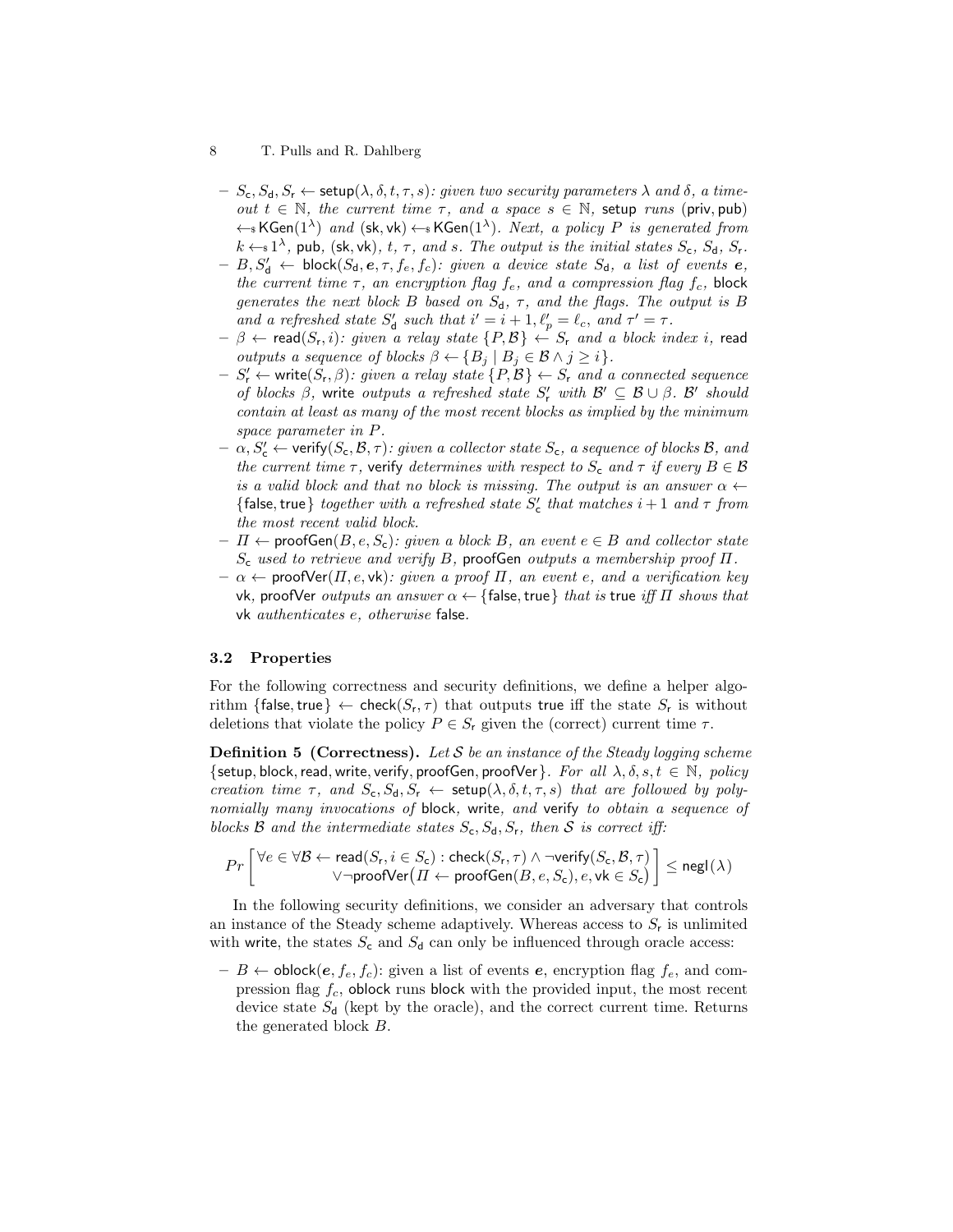- $-\alpha \leftarrow$  overify( $\beta$ ): given a sequence of blocks  $\beta$ , overify runs verify with  $\beta$ , the most recent collector state  $S_c$ , and the current time  $\tau$ . Returns the answer  $\alpha$ .
- $-e, W \leftarrow$  odec $(B)$ : given a block B with an encrypted payload, odec decrypts the payload in  $B$  and returns the list of events  $e$  and  $\mathsf{IV}$ .

For event secrecy (Definition [6\)](#page-8-0), an oracle  $B \leftarrow \text{oblock}_{b}(e_0, e_1)$  is defined that outputs the next block B from  $e_b$  using oblock with  $f_e$  = true, where b is a secret challenge bit. In order to prevent size correlations, oblock $*_b$  only accepts  $e_i$ of equally many events that match pair-wise in size and  $f_c$  = false. The adversary may not use odec to decrypt any block from oblock $*_b$  (as in IND-CPA).

<span id="page-8-0"></span>**Definition 6 (Event secrecy).** For all  $\lambda, \delta \in \mathbb{N}$  and PPT adversaries A, a Steady scheme provides computational secrecy of an event's content iff:

1 2 |Pr[Expes <sup>A</sup> (λ, δ) = 1 | b = 0 ] + Pr[Expes <sup>A</sup> (λ, δ) = 1 | b = 1 ] − 1| ≤ negl(λ) Expes <sup>A</sup> (λ, δ): 1 : t, τ, s, S<sup>a</sup> ← A(λ, δ) 2 : Sc, Sd, S<sup>r</sup> ← setup(λ, δ, t, τ, s), b ←\$ {0, 1} 3 : b <sup>0</sup> ← Aoblock,oblock∗b,read,write,overify,odec(Sr, Sa) 4 : return b ?= b 0

For event integrity (Definition [7\)](#page-8-1), we define an algorithm {false, true }  $\leftarrow$ valid $(P, B, e, e')$  that uses verify as a subroutine. The output is true iff B is a block for the policy P when  $e \in B$  and after replacing the event  $e \in B$  with  $e'$ .

<span id="page-8-1"></span>**Definition 7 (Event integrity).** For all  $\lambda, \delta \in \mathbb{N}$  and PPT adversaries A, a Steady scheme provides integrity of an event's content iff:

$$
\Pr\left[\mathsf{Exp}_{\mathcal{A}}^{ei}(\lambda,\delta) = 1\right] \le \mathsf{negl}(\lambda)
$$

 $\mathsf{Exp}^{ei}_{\mathcal{A}}(\lambda,\delta)$ : 1:  $f_e, f_c, t, \tau, s, S_a \leftarrow \mathcal{A}(\lambda, \delta)$  $\mathcal{L}: \quad S_{\mathsf{c}}, S_{\mathsf{d}}, S_{\mathsf{r}} \leftarrow \mathsf{setup}(\lambda, \delta, t, \tau, s)$  $3: B, e, e' \leftarrow \mathcal{A}^{\text{oblock, read, write, overify, odec}}(S_r, S_a)$ 4: return  $e \neq e' \wedge \text{valid}(P \in S_c, B, e, e')$ 

For delayed event deletion detection (Definition [8\)](#page-9-1), the adversary gets control over the setup parameters except for the current time  $\tau$ . After polynomial invocations to the listed oracles, the adversary outputs a state of the relay  $S_r$ , a positive time duration  $\Delta$  that represents the expired time after setup, and the duration x since  $\tau$  when the latest (in terms of index) block was modified or deleted in  $S_r$ . The adversary wins if she can modify or delete with more than negligible probability one or more blocks from  $S_r$  without detection by verify after the duration  $t+\delta$ , where t is the timeout and  $\delta$  a security parameter. Note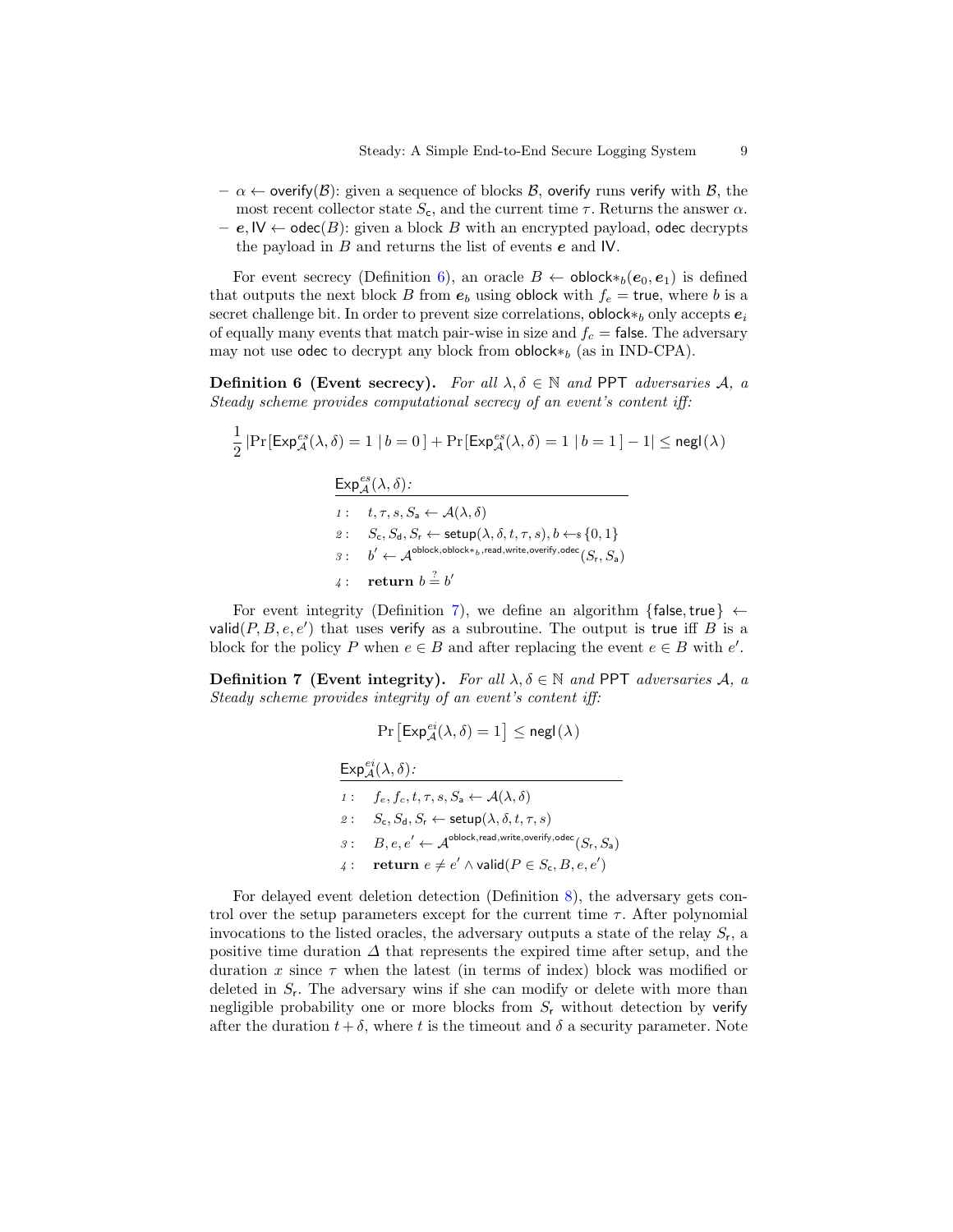that overify is not available to the adversary: we remove this capability to ensure that the call to read using  $S_c$  reads all blocks in  $S_r$  for verify to verify<sup>[4](#page-9-2)</sup>.

<span id="page-9-1"></span>Definition 8 (Delayed event deletion detection). For all  $\lambda, \delta \in \mathbb{N}$  and PPT adversaries A, a Steady scheme provides delayed event deletion detection iff:

$$
\Pr\Big[\mathrm{Exp}^{dedd}_{\mathcal{A}}(\lambda, \delta) = 1\Big] \leq \mathsf{negl}(\lambda)
$$

 $\mathsf{Exp}^{dedd}_{\mathcal{A}}(\lambda, \delta)$ :

- 1:  $f_e, f_c, t, s, S_a \leftarrow \mathcal{A}(\lambda, \delta)$
- 2:  $S_c$ ,  $S_d$ ,  $S_r$   $\leftarrow$  setup( $\lambda$ ,  $\delta$ ,  $t$ ,  $\tau$ ,  $s$ ), where  $\tau$  is the correct current time
- $S: S_r, \Delta, x \leftarrow \mathcal{A}^{\text{oblock, read, write,odec}}(S_r, S_a)$
- $4: \quad \textbf{return } \neg \textsf{check}(S_\mathsf{r},\tau+\varDelta) \, \wedge \, \textsf{verify}\Bigl(S_\mathsf{c},\mathsf{read}(S_\mathsf{r},i\in S_\mathsf{c}),\tau+\varDelta\Bigr) \, \wedge x > t+\delta$

For unforgeable proofs of event authenticity (Definition [9\)](#page-9-3), the adversary has to output an event e and a valid proof  $\Pi$  for e, where e has not been part of any of the blocks  $\beta$  generated by the adversary as part of calls to oracle oblock.

<span id="page-9-3"></span>Definition 9 (Unforgeable proofs of event authenticity). For all  $\lambda, \delta \in \mathbb{N}$ and PPT adversaries A, a Steady scheme provides unforgeable proofs of event authenticity iff:

$$
\Pr\Big[\mathsf{Exp}_{\mathcal{A}}^{\it{ufp}}(\lambda,\delta)=1\Big]\leq \mathsf{negl}(\lambda)
$$

# $\mathsf{Exp}_{\mathcal{A}}^{\textit{ufp}}(\lambda,\delta)$ :

1:  $f_e, f_c, t, \tau, s, S_a \leftarrow \mathcal{A}(\lambda, \delta)$  $\mathcal{L}: \quad S_{\mathsf{c}}, S_{\mathsf{d}}, S_{\mathsf{r}} \leftarrow \mathsf{setup}(\lambda, \delta, t, \tau, s)$  $3: \mathcal{B}, e, \Pi \leftarrow A^{\text{oblock, read, write, overify, odec}} (S_r, S_a)$ 4 : return  $e \notin \mathcal{B} \wedge \text{proofVer}(\Pi, e, \text{vk} \in P \in S_c)$ 

# <span id="page-9-0"></span>4 Security of Steady

## 4.1 Assumptions

<span id="page-9-4"></span>Lemma 1. In a Merkle tree, the security of an audit path reduces to the collision resistance of the underlying hash function H.

Proof (sketch). This follows from the work of Merkle [\[11\]](#page-15-3) and Blum et al. [\[1\]](#page-15-4).

<span id="page-9-2"></span><sup>&</sup>lt;sup>4</sup> If the adversary can modify or remove a block already read from the relay by the collector this would cause check to fail but this is not relevant for security.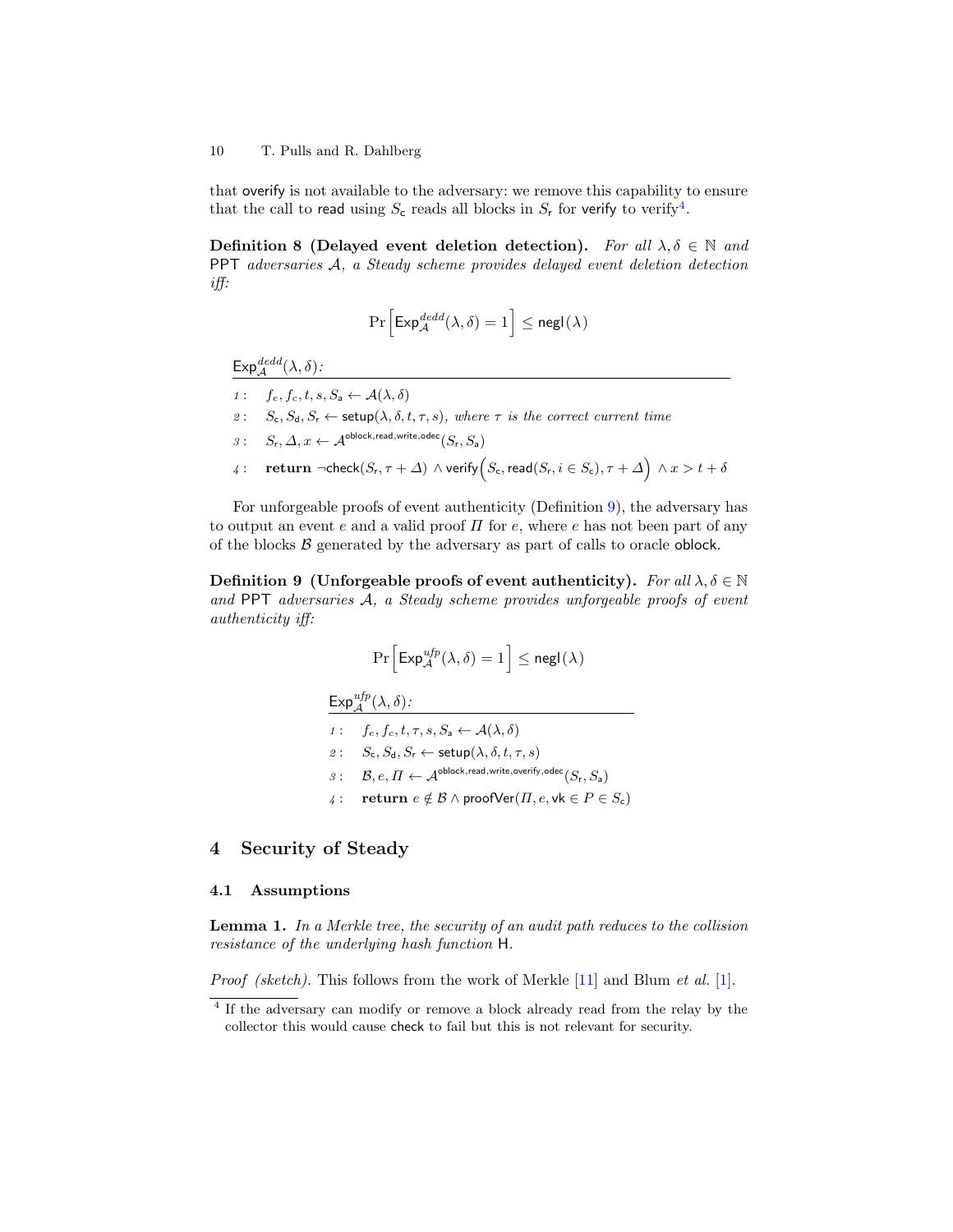## 4.2 Properties and Proofs

The formally defined verify algorithm is in the Appendix [A.](#page-15-1)

Theorem 1 (Correctness). Steady is correct as in Definition [5.](#page-7-1)

Proof (sketch). For the first part of Definition [5,](#page-7-1) regarding verification, all possible (valid) blocks are per definition generated by calls to block, written to the relay with write, and returned by read from a valid  $S_r$  given time  $\tau$ . This implies that blocks are timely, form a valid sequence, and the size is at least the size in the policy, so verify accepts with probability 1 for all possible blocks. For the second part of Definition [5,](#page-7-1) regarding proofs, this follows trivially from the definitions of proofGen and proofVer.

Theorem 2 (Event secrecy). For an IND-CPA secure public-key encryption scheme and a pre-image resistant hash function, Steady provides computational secrecy of events as in Definition [6.](#page-8-0)

Proof (sketch). The events have been encrypted together with a uniformly random IV using an IND-CPA secure public-key encryption scheme. This ensures that the payload itself is not a distinguisher. Further, as part of the block B from oblock $*, (i, \ell_p, \tau)$  are independent of the events in the block. The root hash  $\iota$  is done with a pre-image resistant hash function, where the root of the Merkle tree is combined with a uniformly random IV before being hashed. The payload hash, block header  $\phi$ , and signature  $\sigma$  operate on the encrypted events.  $\Box$ 

Event secrecy, per definition, is only provided when encryption is enabled and compression is disabled. Further, because of the use of public-key encryption, Steady also provides forward secrecy upon compromise of a device and its state.

Corollary 1 (Forward event secrecy). For an IND-CPA secure public-key encryption scheme and a pre-image resistant hash function, Steady provides computational forward secrecy of events in blocks.

**Theorem 3 (Event Integrity).** Given an existentially unforgeable signature scheme and a collision resistant hash function, Steady provides computational integrity of events as defined in Definition [7.](#page-8-1)

Proof (sketch). An existentially unforgeable signature scheme prohibits forgery of different messages. This means that every signed block  $B$  will include an authentic Merkle tree root that cannot be replaced by the adversary, and each event  $e \in B$  will thus be fixed by an audit path in the block's Merkle tree. The security of an audit path reduces to the collision resistance of the underlying hash function (Lemma [1\)](#page-9-4).  $\Box$ 

Theorem 4 (Unforgeable Proofs of Event Authenticity). Given an existentially unforgeable signature scheme and a collision resistant hash function, Steady's proofs of event authenticity are unforgeable as defined in Definition [9.](#page-9-3)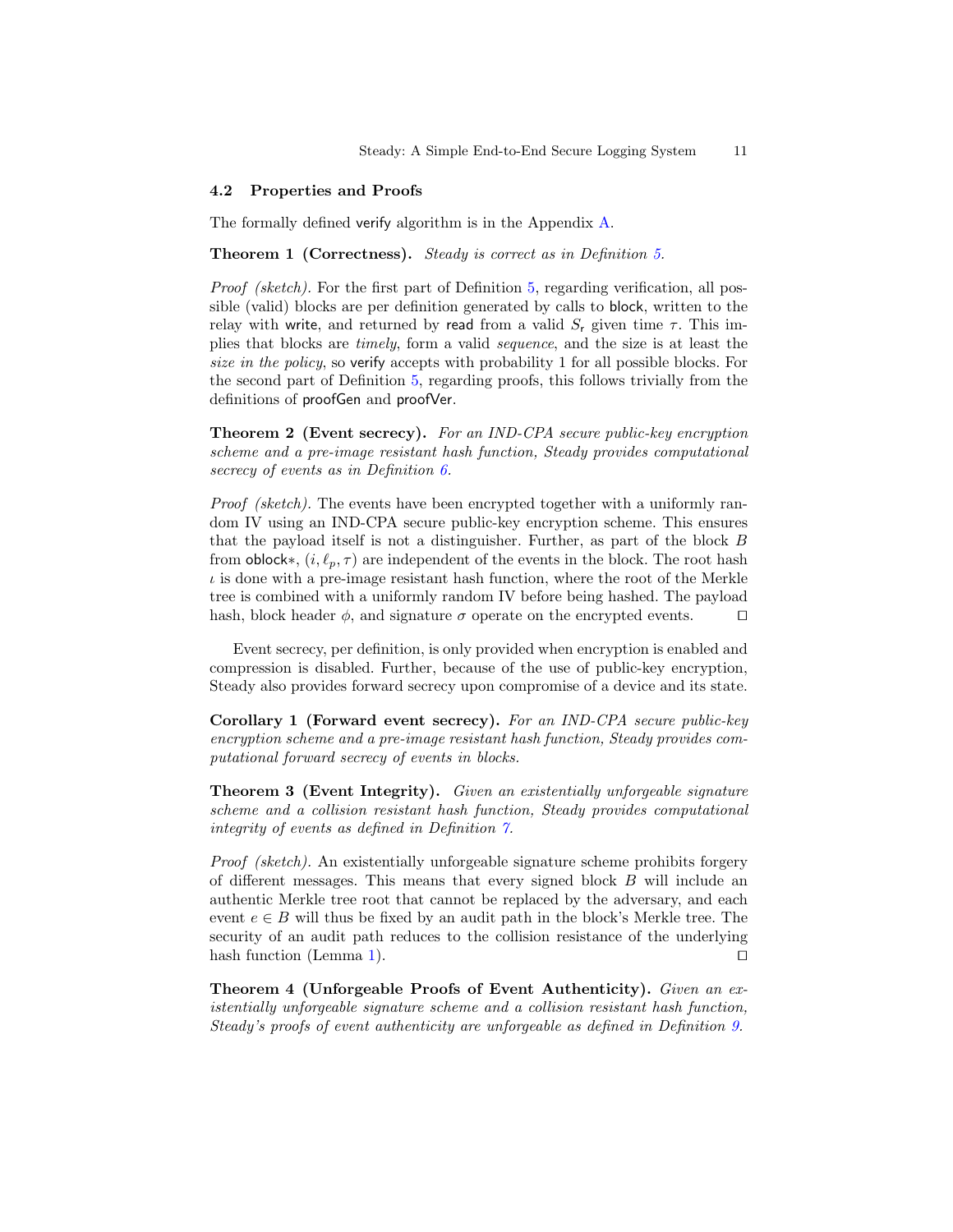Proof (sketch). Proof verification consists of verifying an audit path in a Merkle tree and that the root of the Merkle tree is signed. The security of an audit path reduces to the collision resistance of the underlying hash function (Lemma [1\)](#page-9-4) and the signature is existentially unforgeable.  $\Box$ 

<span id="page-11-0"></span>Theorem 5 (Delayed event deletion detection). Given an existentially unforgeable signature scheme and a collision resistant hash function, Steady provides delayed event deletion detection as defined in Definition [8.](#page-9-1)

Proof (sketch). Within blocks, events cannot be deleted because each event is fixed by an audit path in a Merkle tree (Lemma [1\)](#page-9-4) where the root is signed with an existentially unforgeable signature. Therefore we need to show that blocks cannot be deleted without detection.

With a correct collector state  $S_c$  generated through setup or oracle calls to overify, read returns a sequence of blocks  $\beta$ . The authenticity and integrity of blocks are protected by an existentially unforgeable signature. The verification algorithm verify sorts  $\beta$  with valid signatures into a (not necessarily connected) sequence  $(B_0 \ldots B_n)$  based on block index i, and removes any duplicates or old blocks (index  $\lt$  requested index to read). There are then three *possible* cases:

**Case 1** len $((B_0...B_n)) = 0$ : read returned no new blocks.

- **Case 2** len $((B_0...B_n)) > 0 \wedge B_0^i = S_c^i$ : read provided one or more new blocks and the first block is the block directly after the previous read.
- **Case 3**  $\textsf{len}((B_0...B_n)) > 0 \land B_0^i \neq S_c^i$ : read provided one or more new blocks and the first block is not the block directly after the previous read.

Note that for  $\mathsf{Exp}^{\mathrm{dedd}}_\mathcal{A}(\lambda,\delta)$  to return true then  $x>t+\delta,$  meaning that at least  $t + \delta$  time must have expired since the latest block was deleted or modified by the adversary. Further, the policy specifies that (i) a block should be produced at least after  $t$  time since the latest block, and (ii) the relay should store at least s space of the most recent blocks. If a block has been deleted from  $S_r$  such that check returns false, then the policy has been violated at time  $\tau + \Delta$  (per definition). Therefore either of the two, or both, parts of the policy have been violated. Returning to the three possible cases in the paragraph above:

- **Case 1** The timely check will detect any deleted block because (i)  $t + \delta$  time has expired, (ii) the time in the collector's state is based on an existentially unforgeable signature in the last verified block, and (iii) the provided current time  $\tau + \Delta$  is the same as for check.
- Case 2 In addition to a timely check—but in this case based on the time in the latest new block instead of state—verify also checks that all blocks form a connected sequence from the block in state to the latest block. All blocks are signed with an existentially unforgeable signature.
- Case 3 In addition to a timely check of the latest new block, verify checks that all new blocks form a connected sequence, and that the size of the new blocks together with the size of the prior block  $(B_0^{\ell_p})$  is greater than the space s in the policy, detecting any deleted blocks.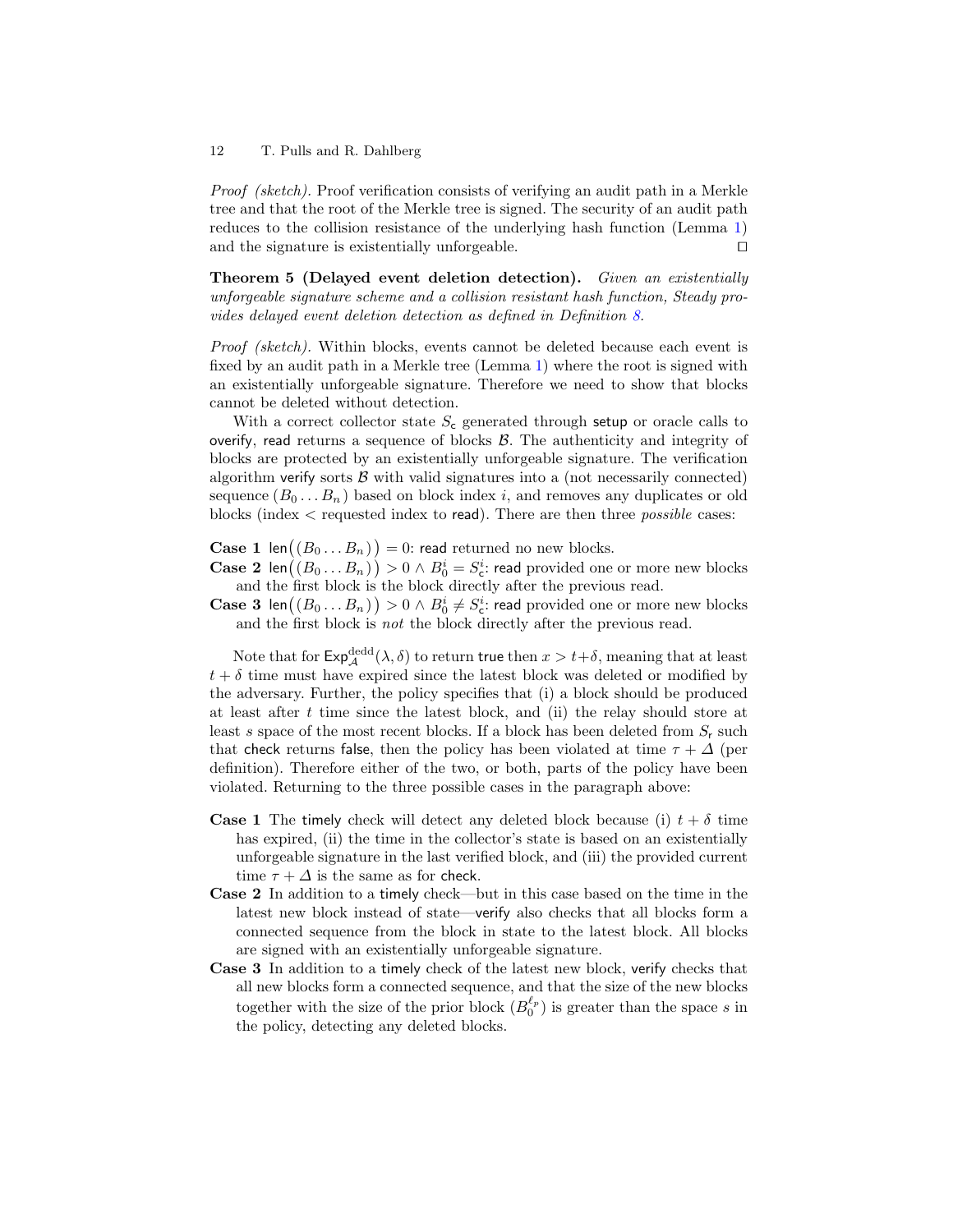Theorem [5](#page-11-0) covers block deletion as defined in Definition [8](#page-9-1) when reading blocks from the relay that the adversary completely controls. Further, per definition write checks for a monotonically increasing block index, therefore replay attacks are irrelevant after setup (Corollary [2\)](#page-12-1).

<span id="page-12-1"></span>Corollary 2 (Relay replay attacks). Given an existentially unforgeable signature scheme, writes and reads in Steady are secure from replay attacks.

## 4.3 Relay Flushing and Device Forward Security

Note that the delayed event deletion detection, as defined in Definition [8,](#page-9-1) is limited in several ways. First, deletion detection is delayed by the timeout  $t$  and time-skew  $\delta$  parameters. Benign delays due to, e.g., network effects or clock drift between device and collector, risks causing false positives with a time-based deletion detection mechanism. We therefore introduce a security parameter  $\delta$ that specifies the acceptable delay for the collector, trading delayed deletion detection for reduced false positives.

Further, because the relay only is required to keep finite storage, this opens up another venue for an adversary to "flush" a relay (Corollary [3\)](#page-12-2). We stress that this is fundamental restriction in the setting.

<span id="page-12-2"></span>Corollary 3 (Relay flushing). An adversary with the capability to trigger the device to create new blocks can flush blocks from the relay that have yet to be read by the collector. Accordingly, a relay's minimum storage capacity and the collector's reading frequency must be treated as security parameters.

In the setting of finite storage relays, forward event integrity and forward (delayed) event deletion detection are less relevant: if the collector does not read (fast enough) an adversary can flush the relay, and if a device blocks or discards new events when storage is full (or not read) then this is either a severe denial-of-service vector or just a precondition for an adversary to trigger before launching an attack she does not want detected (the same outcome as being able to compromise and delete events).

Corollary 4 (Collector reads and device forward security). If the collector continuously reads from the relay, then the timeout and time-skew parameters give an upper bound for the time the adversary has in undetectably modifying or deleting events that have yet been read by the collector.

# <span id="page-12-0"></span>5 Performance Evaluation

We first instanciated our scheme to reach a 128-bit security level with BLAKE2b-256, AES256-GCM, X25519, and Ed25519 using an NaCl box-like scheme for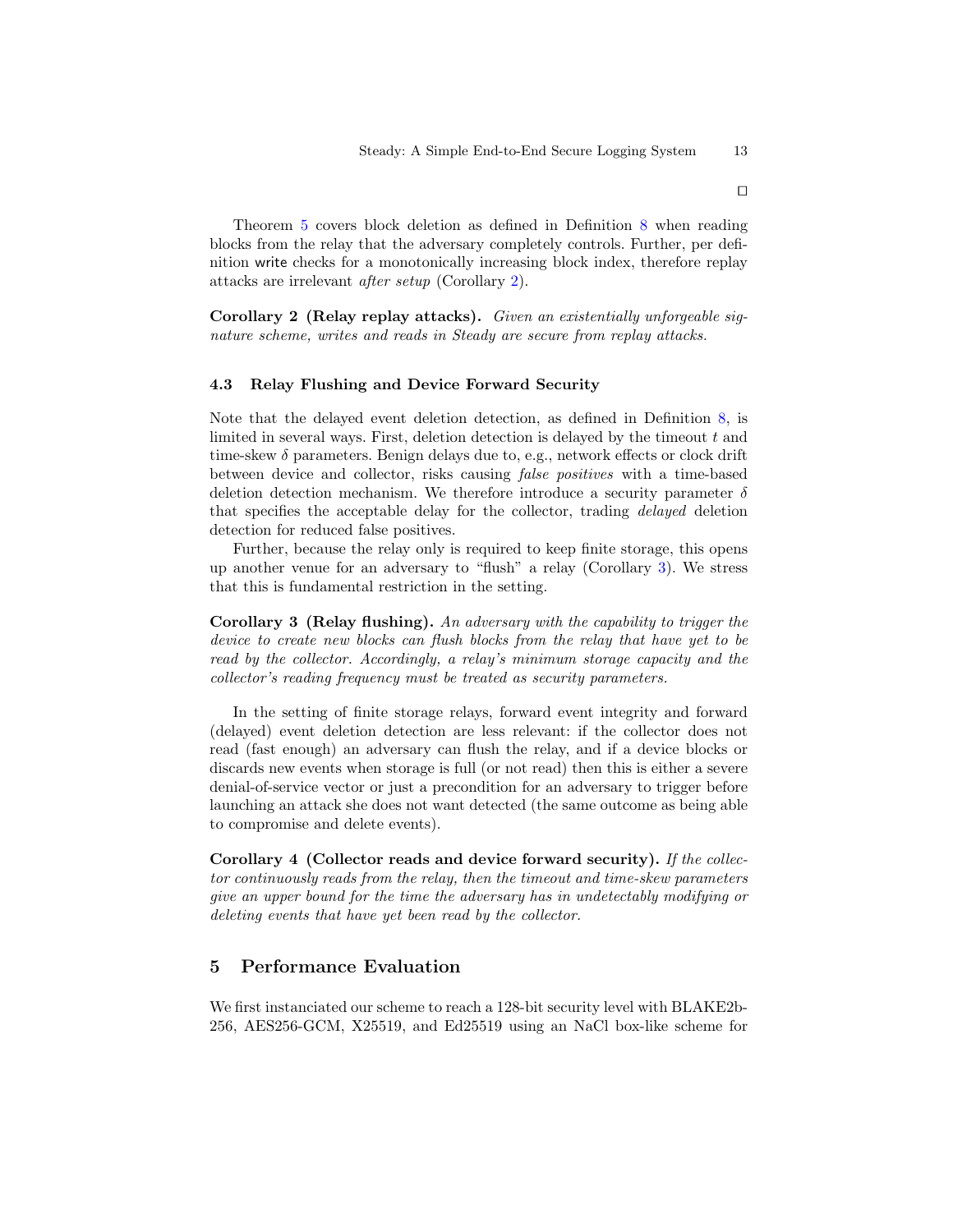encryption<sup>[5](#page-13-1)</sup>. The device is implemented<sup>[6](#page-13-2)</sup> in C (c11) in 987 loc (as reported by cloc) using libsodium<sup>[7](#page-13-3)</sup> for crypto primitives and  $LZ4<sup>8</sup>$  $LZ4<sup>8</sup>$  $LZ4<sup>8</sup>$  for compression. The relay and a minimal collector are implemented<sup>[9](#page-13-5)</sup> in Go in 1239 loc.

For our performance evaluation focused on event goodput we used 1 GiB of syslog events  $(6,472,046$  events, mean size  $164.9 \pm 39.7$  bytes) of the Dartmouth campus CRAWDAD dataset [\[9\]](#page-15-5). The device was run on an i7-4790@3.6GHz CPU with 16 GiB DDR3@1600MHz memory and a 1 Gib/s Internet connection. It was limited to using one (logical) core for block creation. We hosted the relay at two locations: on a laptop connected through a 1 Gib/s LAN (mean  $0.4 \pm 0.2$ ) ms latency) and at an Amazon EC2 instance type m5.large in Frankfurt with a up to 10 Gib/s connection (mean 29.8±0.2 ms latency). The relay is never CPU bound due to little computation needed to verify blocks (see Figure [4\)](#page-4-0).

Figure [6](#page-13-6) shows the results of our performance evaluation. Compression enables a device with only 16 MiB of memory to sustain over 1M events/s (over 160MiB/s) regardless of relay location or use of encryption. Without compression the increased latency to the relay has a significant impact on goodput, likely because the connection between the device and relay is saturated. Device memory beyond 16 MiB has little or no impact on goodput.

<span id="page-13-6"></span>

Fig. 6: Events per second as a function of device memory for two relay locations.

# <span id="page-13-0"></span>6 Related Work

Reasoning about event membership in logs and consistency of logs can use (evolving) Merkle trees [\[11\]](#page-15-3), as done by Crosby and Wallach [\[4\]](#page-15-6). Publicly verifiable schemes (as defined by Holt  $[6]$ )—that enables membership verification of an

<span id="page-13-1"></span><sup>&</sup>lt;sup>5</sup> NaCl box [\(https://nacl.cr.yp.to/box.html\)](https://nacl.cr.yp.to/box.html) uses Salsa20 and Poly1305, we use AES256-GCM instead for the hardware speed-up on selected platforms.

<span id="page-13-2"></span> $^6$ [https://github.com/pylls/steady-c,](https://github.com/pylls/steady-c) Apache 2.0 license.

<span id="page-13-3"></span><sup>7</sup> [https://libsodium.org/,](https://libsodium.org/) accessed 2018-08-05.

<span id="page-13-4"></span><sup>8</sup> [https://lz4.github.io/lz4/,](https://lz4.github.io/lz4/) accessed 2018-08-05.

<span id="page-13-5"></span><sup>9</sup> [https://github.com/pylls/steady,](https://github.com/pylls/steady) Apache 2.0 license.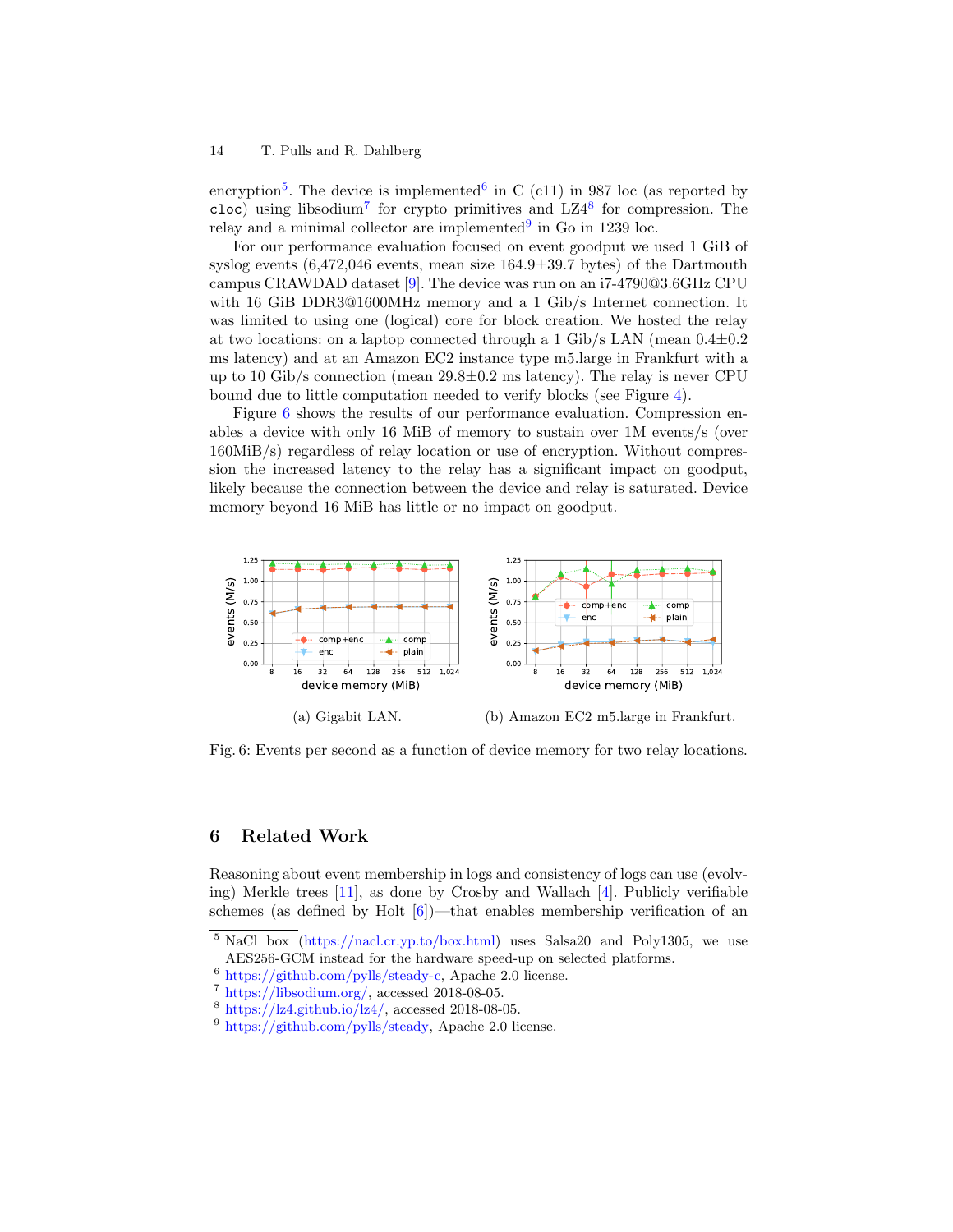event in a log with only public information—typically use signatures on events. Schneier and Kelsey proposed a forward-secure logging system that protects the integrity and confidentiality of events on a per-event basis using MACs and encryption [\[12\]](#page-15-0). Grouping events is an important part of providing protection against truncation attacks (deletion detection), e.g., as done by Ma and Tsudik [\[10\]](#page-15-8). Forward-secure sequential aggregate signatures—introduced in the context of secure logging by Ma and Tsudik [\[10\]](#page-15-8) and built upon by a number of works, e.g., [\[15,](#page-15-9)[16\]](#page-15-10)—aggregates signatures over sequential messages into one compact signature instead of individual signatures per message to save storage space and bandwidth. Hartung et al. proposed a provably-secure logging scheme that is also fault-tolerant: the scheme can tolerate a number of manipulated log entries (determined a priori) without invalidating the signature [\[5\]](#page-15-11). Steady uses one signature per block over the root of a Merkle tree: more efficient in terms of bandwidth and operations than one signature per message, but more fragile.

Notably, the secure logging system PillarBox by Bowers et al. [\[2\]](#page-15-12) is both complementary and related to Steady in several ways. Both PillarBox and Steady buffers events before transmitting them. The verification algorithm used by PillarBox uses a "gap-checker" to look for missing events, similar to Steady's approach to looking for blocks (Figure [5\)](#page-5-1). As complementary, PillarBox focuses on device compromise, providing integrity of all events buffered prior to compromise and optionally also provides "stealth": hiding the existence of events generated prior to compromise in the buffer. They report event generation in the order of 100,000 events/s (on older hardware). Unlike PillarBox, Steady supports relays, has optional compression, and publicly verifiable proofs of even authenticity.

There are a number of logging systems that use trusted hardware—such as TPM, Intel SGX, and GlobalPlatform TEE—as a basis for system security, also on intermediate systems like our relays [\[7](#page-15-13)[,13,](#page-15-14)[14\]](#page-15-15). Steady is software-based.

# <span id="page-14-0"></span>7 Conclusions

We presented Steady, a simple secure logging system that supports intermediate storage on untrusted relays. Steady is formalised and security proven in the standard model based on vanilla cryptographic primitives and assumptions. The goal of our work was to construct a practical logging system, that does not require other security protocols (e.g., TLS for transport) and that would be reasonably easy to implement and audit. Our performance evaluation which uses a  $\approx 2,200$ loc implementation shows significant goodput on resource-constrained devices when the relay is hosted at a popular commercial cloud provider, especially if compression is used. While compression may leak information despite the use of encryption it can be arguably a worthwhile trade-off in many settings.

Acknowledgments. We would like to thank Christian Gotare, Anders Lidén, Mattias Nordlund, and Roel Peeters for valuable feedback. This research as part of the HITS research profile was funded by the Swedish Knowledge Foundation.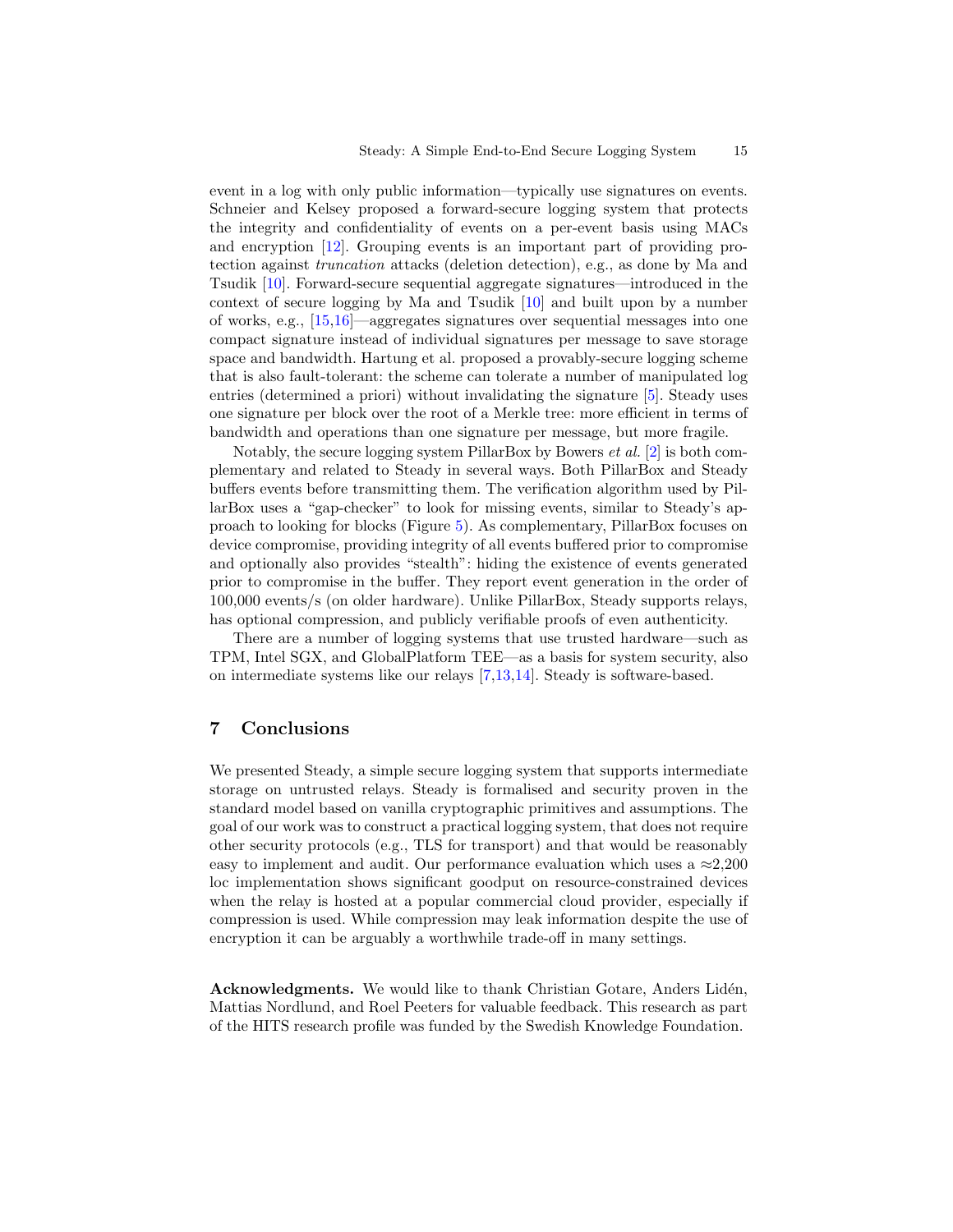## References

- <span id="page-15-4"></span>1. Blum, M., Evans, W.S., Gemmell, P., Kannan, S., Naor, M.: Checking the correctness of memories. Algorithmica  $12(2/3)$ , 225–244 (1994)
- <span id="page-15-12"></span>2. Bowers, K.D., Hart, C., Juels, A., Triandopoulos, N.: PillarBox: Combating nextgeneration malware with fast forward-secure logging. In: RAID (2014)
- <span id="page-15-16"></span>3. Buldas, A., Truu, A., Laanoja, R., Gerhards, R.: Efficient record-level keyless signatures for audit logs. In: NordSec 2014. pp. 149–164 (2014)
- <span id="page-15-6"></span>4. Crosby, S.A., Wallach, D.S.: Efficient data structures for tamper-evident logging. In: Monrose, F. (ed.) 18th USENIX Security Symposium, Montreal, Canada, August 10-14, 2009, Proceedings. pp. 317–334. USENIX Association (2009)
- <span id="page-15-11"></span>5. Hartung, G., Kaidel, B., Koch, A., Koch, J., Hartmann, D.: Practical and robust secure logging from fault-tolerant sequential aggregate signatures. In: ProvSec 2017
- <span id="page-15-7"></span>6. Holt, J.E.: Logcrypt: forward security and public verification for secure audit logs. In: The proceedings of AusGrid and AISW 2006
- <span id="page-15-13"></span>7. Karande, V., Bauman, E., Lin, Z., Khan, L.: SGX-Log: Securing system logs with SGX. In: AsiaCCS 2017
- <span id="page-15-2"></span>8. Kelsey, J.: Compression and information leakage of plaintext. In: FSE 2002
- <span id="page-15-5"></span>9. Kotz, D., Henderson, T., Abyzov, I., Yeo, J.: CRAWDAD dataset dartmouth/campus (v. 2009-09-09). Downloaded from [https://crawdad.org/](https://crawdad.org/dartmouth/campus/20090909) [dartmouth/campus/20090909](https://crawdad.org/dartmouth/campus/20090909) (Sep 2009)
- <span id="page-15-8"></span>10. Ma, D., Tsudik, G.: A new approach to secure logging. TOS 5(1), 2:1–2:21 (2009)
- <span id="page-15-3"></span>11. Merkle, R.C.: A digital signature based on a conventional encryption function. In: CRYPTO 1987
- <span id="page-15-0"></span>12. Schneier, B., Kelsey, J.: Cryptographic Support for Secure Logs on Untrusted Machines. In: USENIX Security Symposium. pp. 53–62. USENIX (1998)
- <span id="page-15-14"></span>13. Shepherd, C., Akram, R.N., Markantonakis, K.: EmLog: Tamper-resistant system logging for constrained devices with TEEs. In: WISTP 2017
- <span id="page-15-15"></span>14. Sinha, A., Jia, L., England, P., Lorch, J.R.: Continuous tamper-proof logging using TPM 2.0. In: TRUST 2014
- <span id="page-15-9"></span>15. Yavuz, A.A., Ning, P.: BAF: an efficient publicly verifiable secure audit logging scheme for distributed systems. In: ACSAC 2009
- <span id="page-15-10"></span>16. Yavuz, A.A., Ning, P., Reiter, M.K.: Efficient, compromise resilient and appendonly cryptographic schemes for secure audit logging. In: FC 2012

# <span id="page-15-1"></span>A Collector Verification Algorithm

The below complete algorithm uses the notation introduced in Section [3.](#page-5-0)